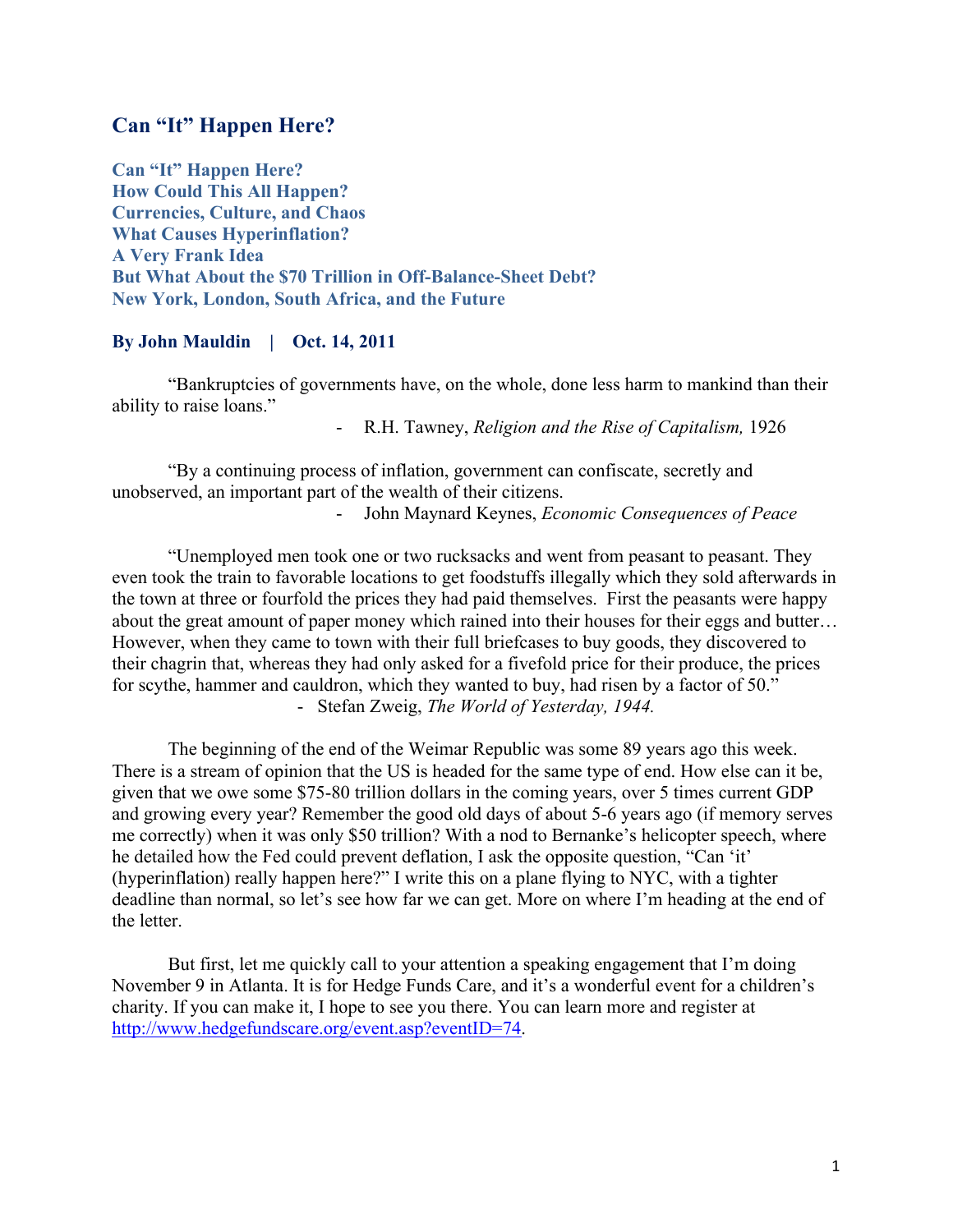#### **Can "It" Happen Here?**

I was inspired for this week's letter by a piece by Art Cashin (whom I will get to have dinner with Monday). His daily letter always begins with an anecdote from history. Yesterday it was about Weimar, told in his own inimitable style. So without any edits, class will commence, with Professor Cashin at the chalk board.

#### **An Encore Presentation**

#### **By Art Cashin**

Originally, on this day (-2) in 1922, the German Central Bank and the German Treasury took an inevitable step in a process which had begun with their previous effort to "jump start" a stagnant economy. Many months earlier they had decided that what was needed was easier money. Their initial efforts brought little response. So, using the governmental "more is better" theory they simply created more and more money.

But economic stagnation continued and so did the money growth. They kept making money more available. No reaction. Then, suddenly prices began to explode unbelievably (but, perversely, not business activity).

So, on this day government officials decided to bring figures in line with market realities. They devalued the mark. The new value would be 2 billion marks to a dollar. At the start of World War I the exchange rate had been a mere 4.2 marks to the dollar. In simple terms you needed 4.2 marks in order to get one dollar. Now it was 2 billion marks to get one dollar. And thirteen months from this date (late November 1923) you would need 4.2 trillion marks to get one dollar. In ten years the amount of money had increased a trillion fold.

Numbers like billions and trillions tend to numb the mind. They are too large to grasp in any "real" sense. Thirty years ago an older member of the NYSE (there were some then) gave me a graphic and memorable (at least for me) example. "Young man," he said, "would you like a million dollars?" "I sure would, sir!" I replied anxiously. "Then just put aside \$500 every week for the next 40 years." I have never forgotten that a million dollars is enough to pay you \$500 per week for 40 years (and that's without benefit of interest). To get a billion dollars you would have to set aside \$500,000 dollars per week for 40 years. And a…..trillion that would require \$500 million every week for 40 years. Even with these examples, the enormity is difficult to grasp.

Let's take a different tack. To understand the incomprehensible scope of the German inflation maybe it's best to start with something basic….like a loaf of bread. (To keep things simple we'll substitute dollars and cents in place of marks and pfennigs. You'll get the picture.) In the middle of 1914, just before the war, a one pound loaf of bread cost 13 cents. Two years later it was 19 cents. Two years more and it sold for 22 cents. By 1919 it was 26 cents. [Double in value, or a "mere" 12% compound inflation –JM.] Now the fun begins.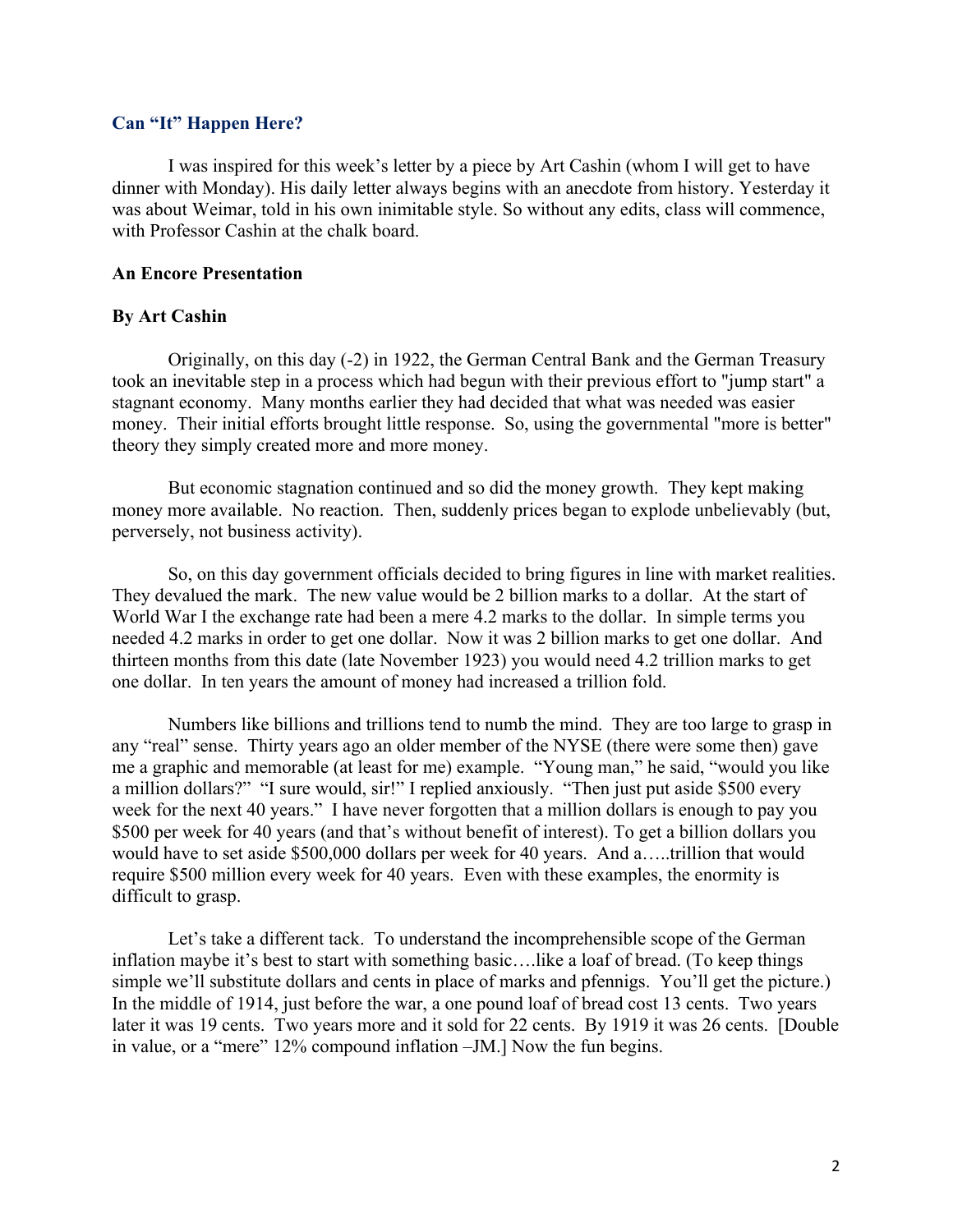In 1920, a loaf of bread soared to \$1.20, and then in 1921 it hit \$1.35. By the middle of 1922 it was \$3.50. At the start of 1923 it rocketed to \$700 a loaf. Five months later a loaf went for \$1200. By September it was \$2 million. A month later it was \$670 million (wide spread rioting broke out). The next month it hit \$3 billion. By mid month it was \$100 billion. Then it all collapsed [as if a roughly 8 billion times rise in cost wasn't already collapse! Hint of irony here.  $-$  JM]

Let's go back to "marks". In 1913, the total currency of Germany was a grand total of 6 billion marks. In November of 1923 that loaf of bread we just talked about cost 428 billion marks. A kilo of fresh butter cost 6000 billion marks (as you will note that kilo of butter cost 1000 times more than the entire money supply of the nation just 10 years earlier).

#### **How Could This All Happen?**

In 1913 Germany had a solid, prosperous, advanced culture and population. Like much of Europe it was a monarchy (under the Kaiser). Then, following the assassination of the Archduke Franz Ferdinand in Sarajevo in 1914, the world moved toward war. Each side was convinced the other would not dare go to war. So, in a global game of chicken they stumbled into the Great War.

[Side note: So convinced were the bond markets that war was not possible that bonds were still selling at normal prices. War was simply inconceivable. Bad call. - JM]

The German General Staff thought the war would be short and sweet and that they could finance the costs with the post war reparations that they, as victors, would exact. The war was long. The flower of their manhood was killed or injured. They lost and, thus, it was they who had to pay reparations rather than receive them.

Things did not go badly instantly. Yes, the deficit soared but much of it was borne by foreign and domestic bond buyers. As had been noted by scholars….."The foreign and domestic public willingly purchased new debt issues when it believed that the government could run future surpluses to offset contemporaneous deficits." In layman's English that means foreign bond buyers said – "Hey this is a great nation and this is probably just a speed bump in the economy." (Can you imagine such a thing happening again?)

When things began to disintegrate, no one dared to take away the punchbowl. They feared shutting off the monetary heroin would lead to riots, civil war, and, worst of all communism. So, realizing that what they were doing was destructive, they kept doing it out of fear that stopping would be even more destructive.

#### **Currencies, Culture and Chaos**

If it is difficult to grasp the enormity of the numbers in this tale of hyper-inflation, it is far more difficult to grasp how it destroyed a culture, a nation and, almost, the world.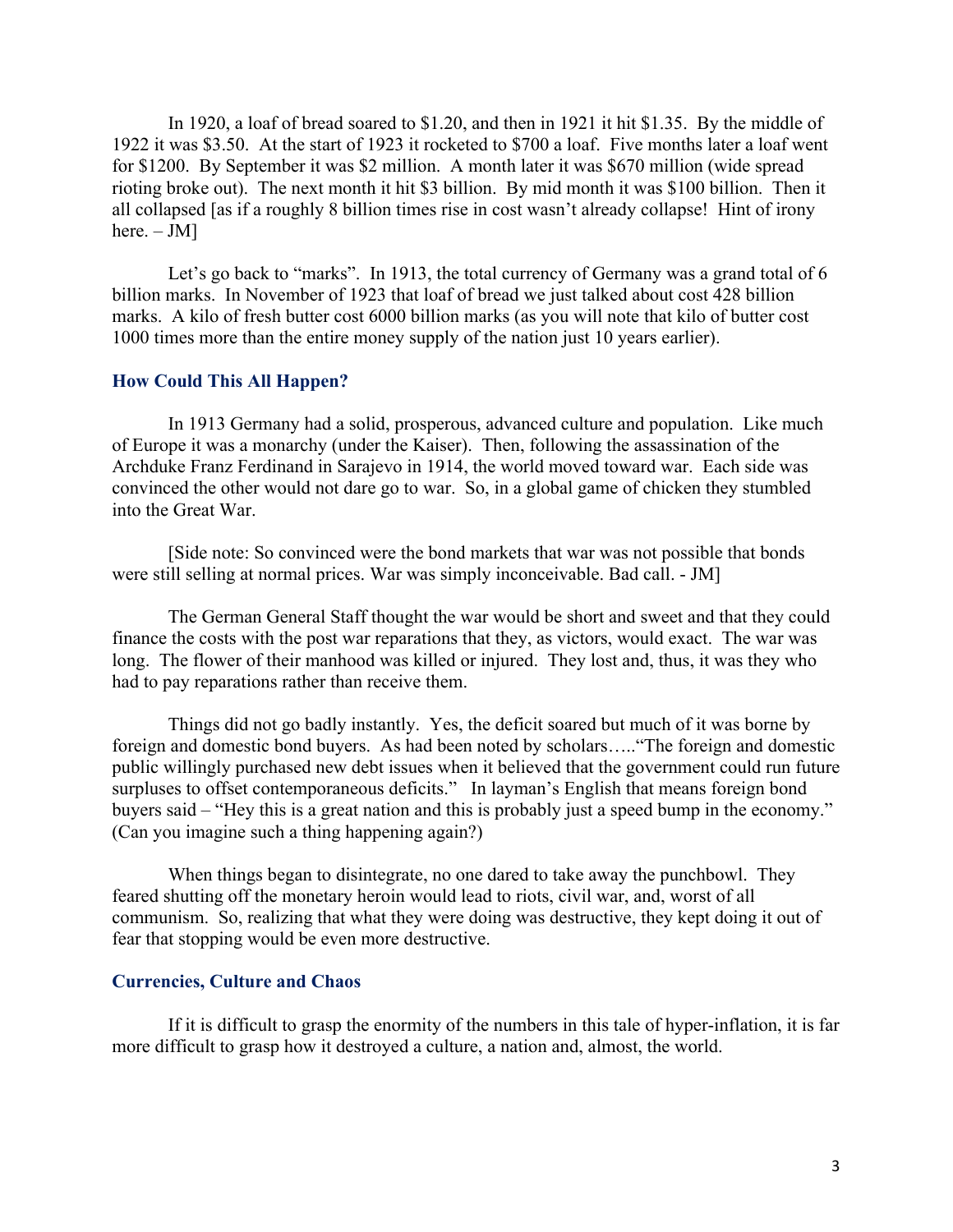People's savings were suddenly worthless. Pensions were meaningless. If you had a 400 mark monthly pension, you went from comfortable to penniless in a matter of months. People demanded to be paid daily so they would not have their wages devalued by a few days passing. Ultimately, they demanded their pay twice daily just to cover changes in trolley fare. People heated their homes by burning money instead of coal. (It was more plentiful and cheaper to get.)

The middle class was destroyed. It was an age of renters, not of home ownership, so thousands became homeless.

But the cultural collapse may have had other more pernicious effects.

Some sociologists note that it was still an era of arranged marriages. Families scrimped and saved for years to build a dowry so that their daughter might marry well. Suddenly, the dowry was worthless – wiped out. And with it was gone all hope of marriage. Girls who had stayed prim and proper awaiting some future Prince Charming now had no hope at all. Social morality began to collapse. The roar of the roaring twenties began to rumble.

All hope and belief in systems, governmental or otherwise, collapsed. With its culture and its economy disintegrating, Germany saw a guy named Hitler begin a ten year effort to come to power by trading on the chaos and street rioting. And then came World War II.

That soul-wrenching and disastrous experience with inflation is seared into the German psyche. It is why the populace is reluctant to endorse the bailout. It is also why all the German proposals have each country taking care of its own banks. (It gives them more control.) The French plans tend to socialize the bailout. There's more disagreement in these plans than the headlines would indicate.

To celebrate have a Jagermeister or two at the Pre Fuhrer Lounge and try to explain that for over half a century America's trauma has been depression-era unemployment while Germany's trauma has been runaway inflation. But drink fast, prices change radically after happy hour.

### **What Causes Hyperinflation?**

We spent a whole chapter writing about inflation and hyperinflation in *Endgame,* which I think highlights the topic rather well (http://www.amazon.com/endgame). Let me quote a few paragraphs.

"We know that the world is drowning in too much debt, and it is unlikely that households and governments everywhere will be able to pay down that debt. Doing so in some cases is impossible, and in other cases it will condemn people to many hard years of labor in order to be debt-free. Inflation, by comparison, appears to be the easy way out for many policy makers.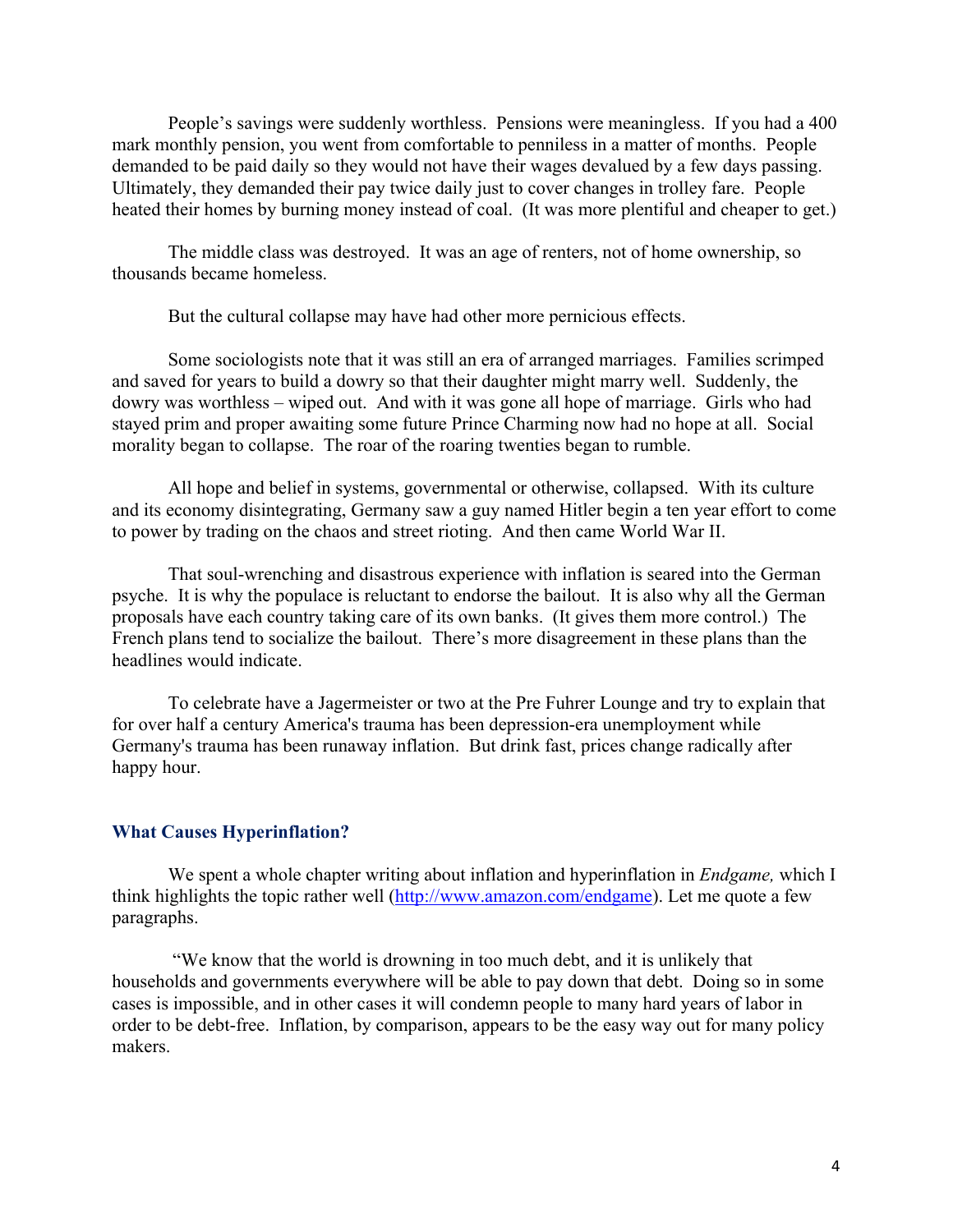"Companies and households typically deal with excessive debt by defaulting; countries overwhelmingly usually deal with excessive debt by inflating it away. While debt is fixed, prices and wages can go up, making the total debt burden smaller. People can't increase prices and wages through inflation, but governments can create inflation and they've been pretty good at it over the years. Inflation, debt monetization and currency debasement are not new. They have been used for the past few thousand years as means to get rid of debt. In fact, they work pretty well.

"The average person thinks that inflation comes from 'money printing.' There is some truth to this, and indeed the most vivid images of hyperinflation are of printed German Reichmarks being burnt for heat in the 1920s or Hungarian Pengos being swept up in the streets in 1945.

"You don't even have to go that far back to see hyperinflation and how brilliantly it works at eliminating debt. Let's look at the example of Brazil, which is one of the world's most recent examples of hyperinflation. This happened within our lifetimes. In the late 1980s and 1990s it very successfully got rid of most of its debt.

"Today Brazil has very little debt as it has all been inflated away. Its economy is booming, people trust the central bank and the country is a success story. Much like the United States had high inflation in the 1970s and then got a diligent central banker like Paul Volcker, in Brazil a new government came in, beat inflation, produced strong real GDP growth and set the stage for one of the greatest economic success stories of the past two decades. Indeed the same could be said of other countries like Turkey that had hyperinflation, devaluation, and then found monetary and fiscal rectitude.

"In 1993 Brazilian inflation was roughly 2,000%. Only four years later, in 1997 it was 7%. Almost as if by magic, the debt disappeared. Imagine if the US increased its money supply which is currently \$900 billion by a factor of 10,000 times as Brazil's did between 1991 and 1996. We would have 9 quadrillion USD on the Fed's balance sheet. That is a lot of zeros. It would also mean that our current debt of thirteen trillion would be chump change. A critic of this strategy for getting rid of our debt could point out that no one would lend to us again if we did that. Hardly. Investors, sadly, have very short memories. Markets always forgive default and inflation. Just look at Brazil, Bolivia, and Russia today. Foreigners are delighted to invest in these countries.

"The endgame is not complicated under inflation/hyperinflation. Deflation is not inevitable. Money printing and monetization of government debt works when real growth fails. It has worked in countless emerging market economies (Zimbabwe, Ukraine, Tajikistan, Taiwan, Brazil, etc.). We could even use it in the US to get rid of all our debts. It would take a few years, and then we could get a new central banker like Volker to kill inflation. We could then be a real success story like Brazil.

"*Honestly, recommending hyperinflation is tongue in cheek.* But now even serious economists are recommending inflation as a solution. Given the powerful deflationary forces in the world, inflation will stay low in the near term. This gives some comfort to mainstream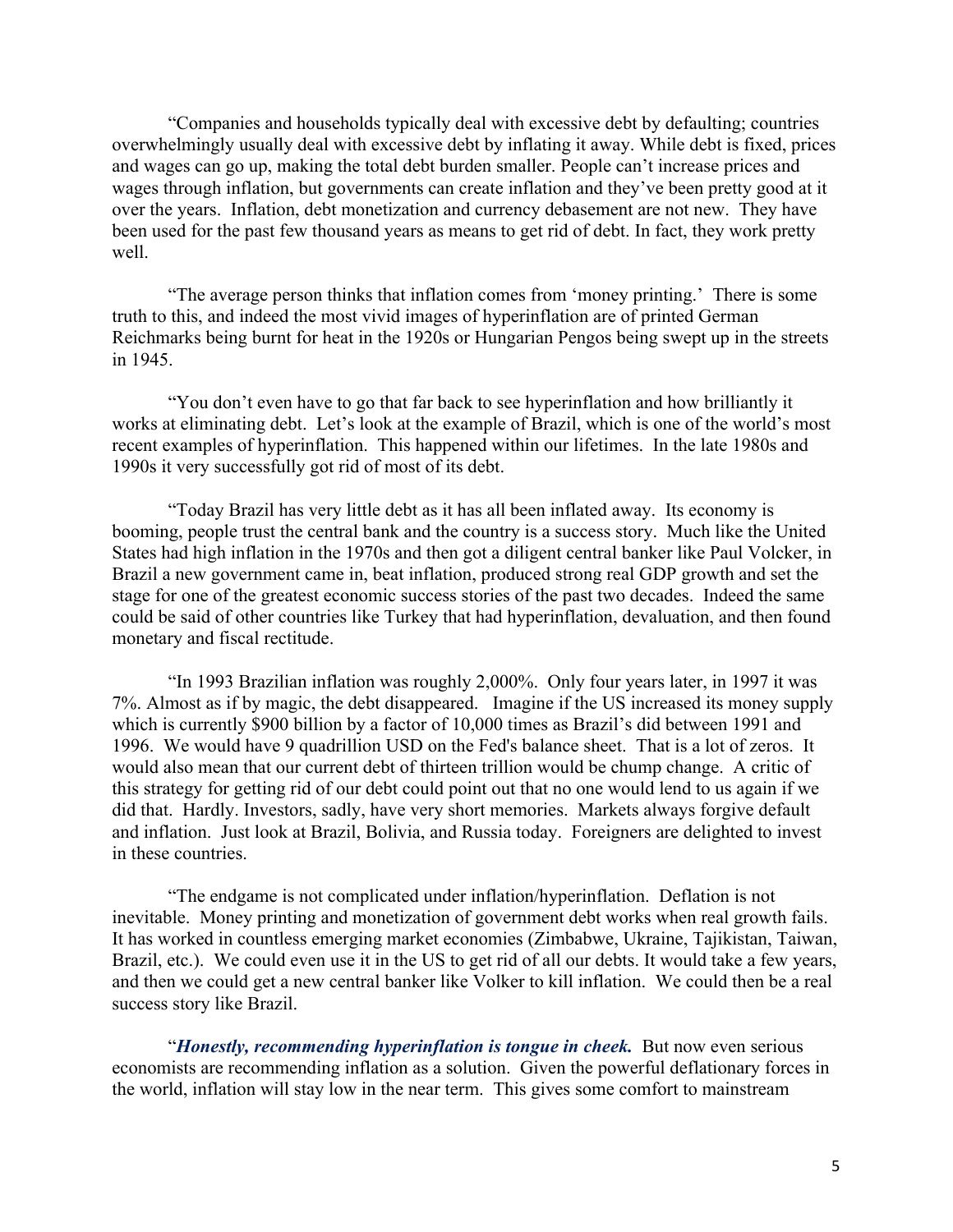economists who think we can create inflation to solve the debt problem in the short run. The International Monetary Fund's top economist, Olivier Blanchard, has argued that central banks should target a higher inflation rate than they do at present in order to avoid the possibility of deflation. Economists like Paul Krugman, a Nobel Prize winner, and Olivier Blanchard argue that central banks should raise their inflation targets to as high as 4%. Paul McCulley argues that central banks should be 'responsibly irresponsible.'

"Peter Bernholz wrote the bible on inflation and hyperinflation, called *Monetary Regimes and Inflation: History, Economic and Political Relationships.* He writes about 29 periods of hyperinflation. What causes such a spectacular increase in prices? Bernholz has explained the process very elegantly.

"Bernholz argues that governments have a bias towards inflation. The evidence doesn't disagree with him. The only thing that limits a government's desire for inflation is an independent central bank. After looking at inflation across all countries and analyzing all hyperinflationary episodes, the lessons are the following:

1. Metallic standards like gold or silver standard show no, or a much smaller, inflationary tendency than discretionary paper money standards

2. Paper money standards with central banks independent of political authorities are less inflation-based than those with dependent central banks.

3. Currencies based on discretionary paper standards and bound by a regime of a fixed exchange rate to currencies, which either enjoy a metallic standard or, with a discretionary paper money standard, an independent central bank, show also a smaller tendency towards inflation, whether their central banks are independent or not.

"Bernholz examined twelve of the twenty-nine hyperinflationary episodes where significant data existed. Every hyperinflation looked the same. 'Hyperinflations are always caused by public budget deficits which are largely financed by money creation.' But even more interestingly, Bernholz identified the level at which hyperinflations can start. He concluded that 'the figures demonstrate clearly that deficits amounting to 40 percent or more of expenditures cannot be maintained. They lead to high inflation and hyperinflations….' Interestingly, even lower levels of government deficits can cause inflation. For example, 20% deficits were behind all but four cases of hyperinflation.

"Stay with us here, because this is an important point. Most analysts quote government deficits as a percentage of GDP. They'll say, 'The US has a government deficit of 10% of GDP.' While this measure makes some sense, it doesn't tell you how big the deficit is relative to expenditures. *The deficit may be 10% the size of the US economy, but currently the US deficit is over 30% of all government spending.* That is a big difference."

#### **A Very Frank Idea**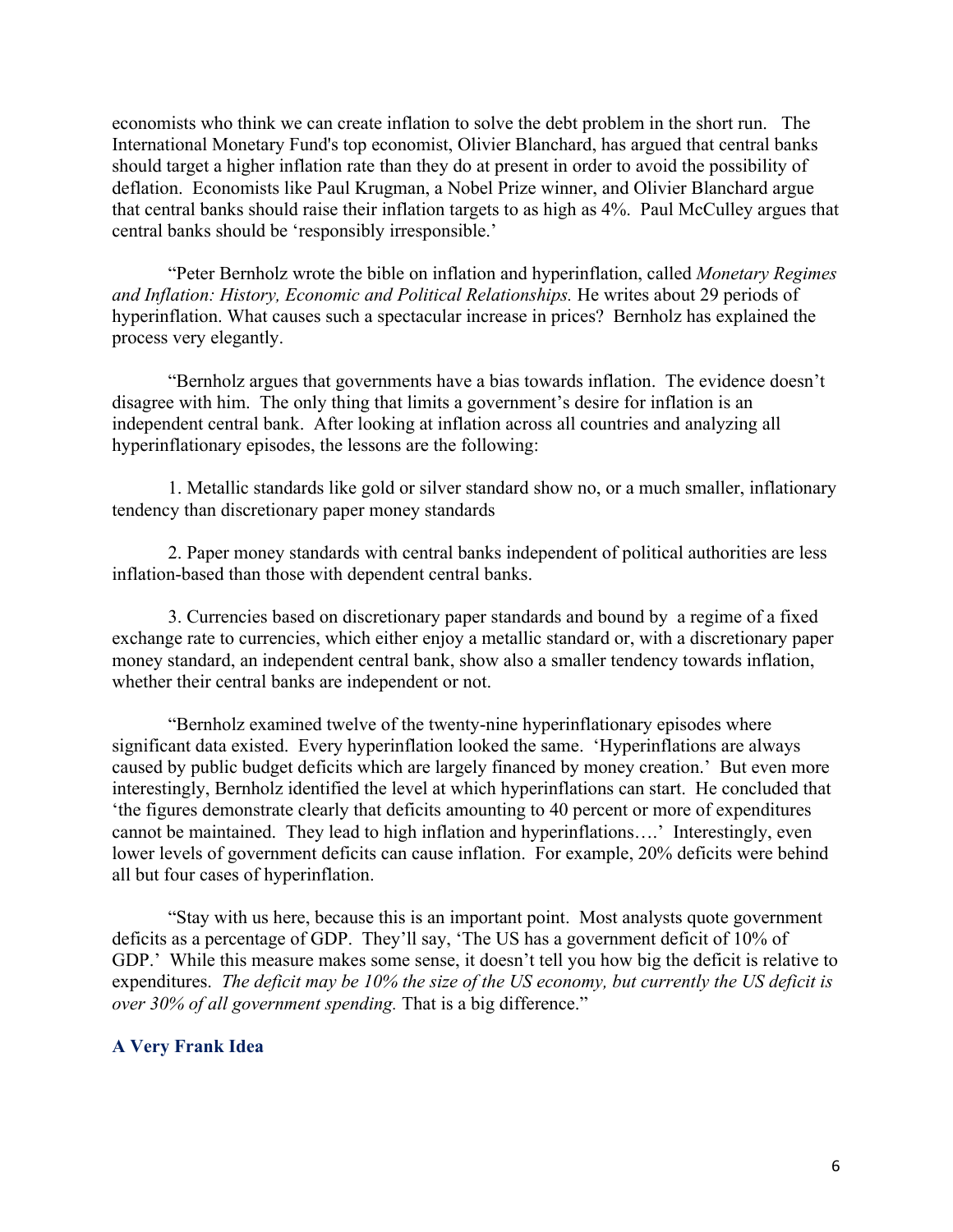I am confronted all the time on the road by investors who want to know my basis for stating that we will not see hyperinflation in the US. I am good friends with many who believe it is the only way the US can end up, given the size of the current off-balance-sheet debacle. "End of America" Porter Stansberry, Doug Casey and David Galland (see below), Peter Schiff, Bill Bonner, and a host of gold bugs see no other way out. They look at history as written by Bernholz and see the proverbial writing on the wall. It is totally decipherable by them. I remain very unconvinced.

The US Federal Reserve system is different from most central banks, whether it is independent or not. It is composed of 12 separate regional banks, each of which has its own board, which appoints its regional president. The regions each get a certain number of rotating votes in the FOMC meetings, along with the appointed Fed governors. But they all get to participate in FOMC meetings and offer opinions. And the presidents certainly talk with each other. The last two meetings have seen the unusual circumstance of three dissenting votes.

These regional boards comprise local business leaders, some academics, and community leaders. They have to go back and work and live in their communities. They don't get to retire to an ivory tower and tenure, like many Fed governors. They see the real world, or at least their parts of it, and the boards have become very diverse over time.

Hyperinflation requires a central bank to willingly commit economic suicide. Typically, that happens at the behest of an authoritarian government. Under our current system, I can't see that happening. The hue and cry would be very loud and long and early. If you think Fisher et al. are vocal today, think about their response to really aggressive printing. I am not talking about something on the order of QE2, a BB gun as compared to a bazooka. I am talking about real printing.

It is not just a few vocal regional Fed presidents, of whom Fisher is the most eloquent. Even Bernanke has been talking about the limits of monetary policy and the need for the fiscal house to be put in order.

If Bernanke and his fellow Keynesians could whip up 4-5% inflation for a few years, would they do it? I think so, although they would publicly demur. But that is a far cry from 10% and even further from the 50% that would be needed to really ignite hyperinflation. I doubt they have the stomach for that, even in the face of a serious recession. The memories of the '70s are still part of our genetic make-up.

But could they print a whole lot more than one can imagine now, without unleashing the inflation demon? The simple answer is yes, and for that rationale we go back to the '30s and Irving Fisher, who gave us the classic equation of the link between money supply and inflation and the velocity of money (how fast money moves through an economy).

Inflation is a combination of the money supply AND the velocity of money. In short, if the velocity of money is falling, the Fed can print a great deal of money (expanding its balance sheet) without bringing about inflation. Remember the above instance, where workers wanted to get paid twice a day? That was a case of both rising money supply and rising velocity of money,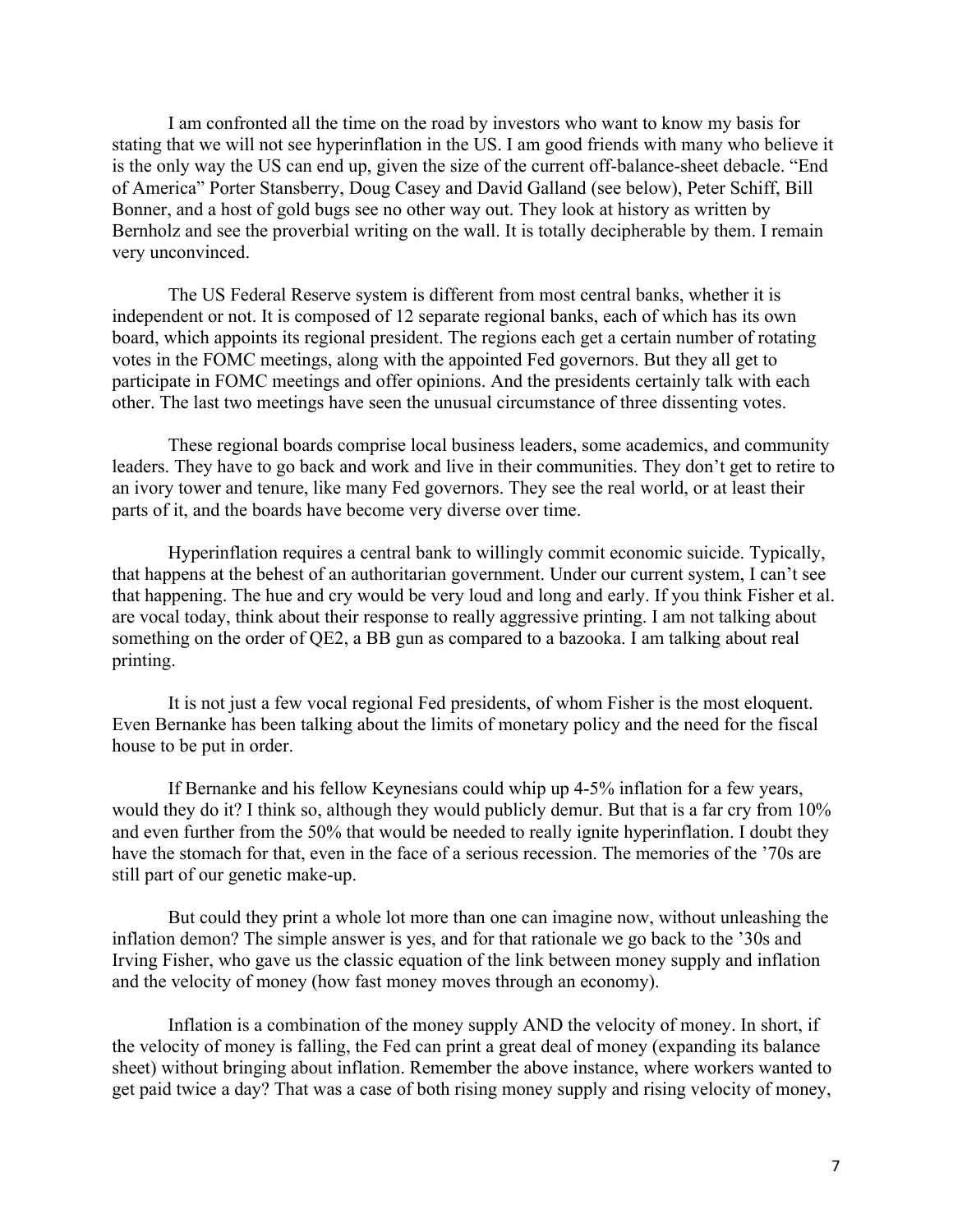a deadly combination. I have written several e-letters about the velocity of money, if you want more in-depth analysis. If this is something you do not understand, I suggest you take the time; otherwise you will not get the background of the argument. Here are a couple links to letters where I explain the velocity of money:

# http://www.johnmauldin.com/frontlinethoughts/the-implications-of-velocity-mwo031210 http://www.johnmauldin.com/frontlinethoughts/the-velocity-factor-mwo120508

When do we see a seriously falling velocity of money? At the end of debt supercycles, where deleveraging is the order of the day. Which is where we are today in the US. Look at the graph below (from my friend Lacy Hunt at Hoisington Asset Management). Notice that the late '70s saw a rising money supply and rising velocity of money. And voila, we got inflation in the US. Notice that now velocity is falling and, as Lacy points out, the velocity is mean reverting over very long periods of time, so we can expect it to go lower. Also remember that the US government (at the federal level) has yet to really begin to get its fiscal house in order. (Although state and local government have combined to cut deficits \$200 billion a year through a combination of spending cuts and tax increases, or over 1% of GDP, which has been a serious headwind with more cuts and tax increases to come.)



What could change my mind? If the (how to say this politely?) ill-conceived (stronger words come to mind) proposal by Financial Services Committee ranking member Barney Frank (D-Mass) were to see the light of day, I would get very concerned. According to Bloomberg and *The*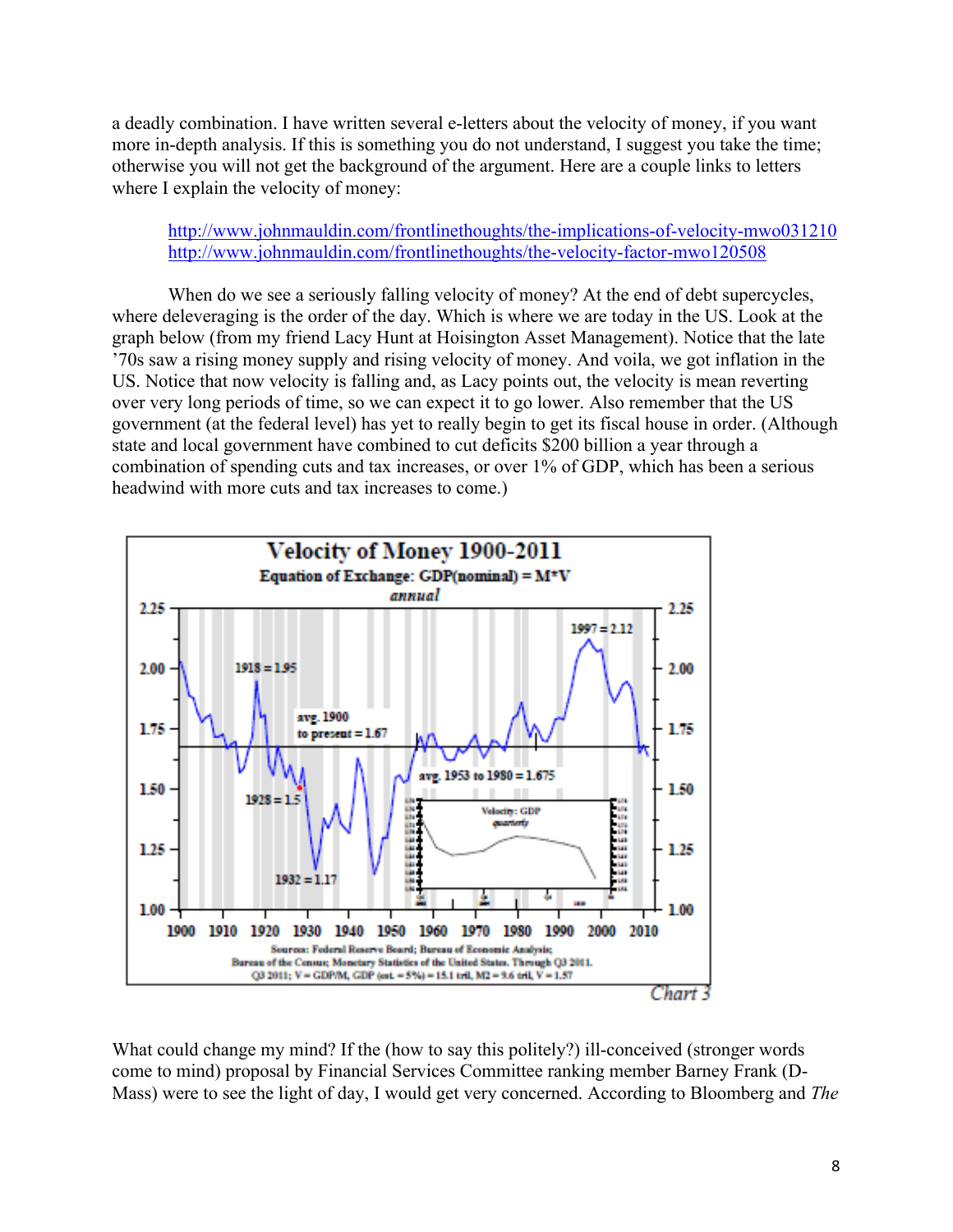*Hill*, Frank plans to submit a bill that would remove the votes of the five regional Federal Reserve presidents from the 12-member Federal Open Markets Committee (FOMC), which sets interest rates, and replace them with five appointees that would be nominated by the President and confirmed by the Senate.

Frank says "he is concerned that the process is undemocratic because the regional Fed presidents are not elected or appointed by elected representatives, and he believes that regional Fed presidents are overly likely to focus on guarding against inflation at the expense of more adequately tackling the country's unemployment crisis." *(US News and World Report)*

Basically, he wants the Fed to be subservient to the politicians. Under his proposal, the FOMC could lose what independence it has in a short time. This is part of a strain of thought that suggests that the decisions that affect all of us should be made by a few elite people who purport to understand what is going on, which coincidentally are government insiders and the academics who foster their agendas.

How did Weimar and other hyperinflation incidents occur? When power was in the hands of a few well-intentioned elites who did not understand the long-term consequences, or were acting in self-interest without transparency or any check on their decisions. The Fed is designed to be a system of checks and balances, with no one president getting to appoint all the governors (they have 14-year terms), in order to try to remove the process as much as possible from political interference. That does not mean they will make the right decisions, but in this I agree with the alarmists: history suggests that without some constraint (gold standards as an example) hyperinflations may occur.

A repeat of the '70s? That is within the realm of possibility, but it's certainly not a basecase scenario. Hyperinflation under our current system? I just don't see it.

#### **But What About the \$70 trillion in Off-Balance-Sheet Debt?**

I am asked that question all the time. My answer is that it illustrates the power of "It Won't Happen." As in "if it can't happen it won't happen." That number will never be paid, either in terms of current buying power or actual numbers or actual benefits. It can't be. The money is not and will not be there.

The far more interesting question is what will happen when we reach the point of "won't happen." Will that be something we recognize before it happens and act proactively to avoid a cataclysmic event? Will we wait until the bond market jerks our chain about the fiscal crisis, which is massively stagflationary? Yes, the Fed can print to some degree, but not dealing with the crisis will ultimately force a huge restructuring of spending and taxes which, if not caught early enough, will propel us into a certain Second Great Depression. Which is why I think we will deal with it proactively in 2013, because to not do so would be folly of the worst sort. The consequences are unimaginable for the US and for the world. Think Greece, and then go downhill. All over the world.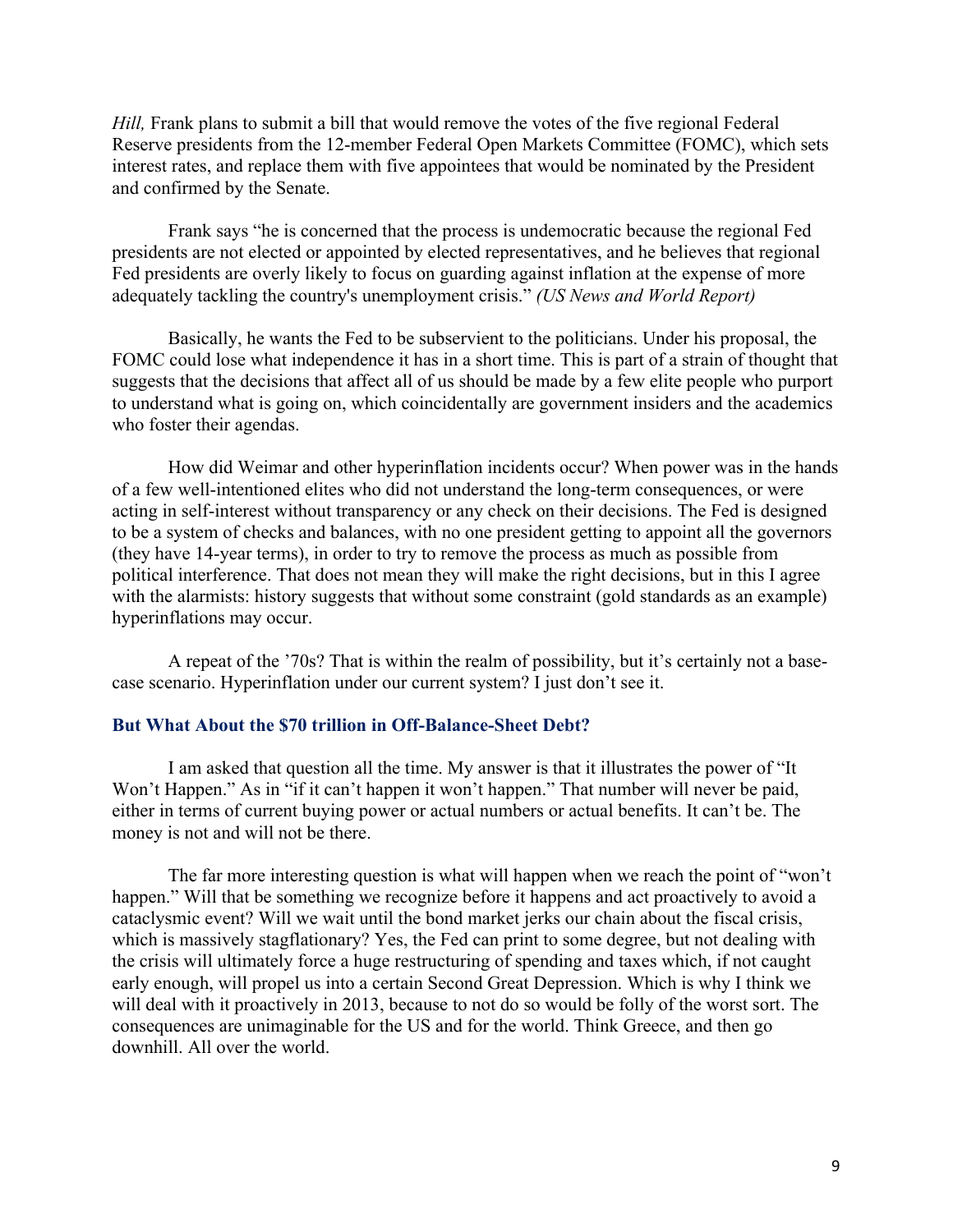I think more and more political leaders are beginning to understand that point. They are not happy about it. But I remain hopeful that in 2013 we can actually deal with the deficit and the debt in an orderly manner. If we do not, God help us all.

#### **New York, London, South Africa, and the Future**

Monday I will be on Yahoo! Finance in the morning, Bloomberg Radio at 9:45, and Fox Business TV at 1:15, with meetings all day (and time for reading sandwiched in between). Then Monday night dinner with a special group of people: Art Cashin, Barry Habib, Barry Ritholtz, Dennis Gartman, Vince Farrell, and Doug Kass if he can shake free. Think we'll talk investments and economics? Then on to Philly that night, where I speak the following morning for a group hosted by my partner Steve Blumenthal of CMG. Then back to NYC, a quick 3 PM TV gig with Canadian TV BBN, and off to JFK and London. The next month is crazy with travel. I am in London (actually Richmond) Wednesday for a 12-hour layover, where I can have a few meetings. One night in South Africa. Back home Saturday and then Monday to New Orleans and then somewhere else, etc.

But that is then. Tonight and this weekend is pure pleasure. Tiffani and I have a private dinner with Ray Kurzweil in about 10 minutes (now in car). I must admit I am a huge Ray Kurzweil groupie. Then some of the best futurists in the world will be speaking in rapid order for the next two days at the Singularity Summit, and lucky me, I get to meet them! Plus 750 attendees, who will all have their own stories, opinions, and insights. Sunday night with David Galland, head honcho of Casey Research and fellow futurist and sci-fi junkie, who is also attending the conference. He told me to read Daniel Suarez's two books, *Daemon* and *Freedom.* They are an adrenaline rush. Must-reads, if you want to get a feeling for what it is going to be like to have change hit you seemingly all at once. I am not a fan of his dystopian vision, but it makes for gripping fiction, and the technology descriptions make the ride doubly enjoyable. Read them. Oh, and really good friend David Brin will also be there. We will celebrate our recent birthdays. And he has just finished a brilliant book that I got to read the first draft of, even before he finished. Love it! Will let you know when it is out.

And now I'm back in the room, finally getting ready to hit the send button. What a week. It was good to be with old friends Ed Easterling and David Rosenberg last night, as well as money maven Cliff Draughn, who flew in from Savannah just to be here. (Thanks Cliffie!)

I feel like I am drinking life through a fire hose, but I would not want it any other way. I am now writing a book *(The Millennium Wave)* about how fast change is going to happen (and that will be the topic of my speech on Sunday), but I am struggling to keep up even now! The great British Prime Minister Lord Salisbury is said to have remarked to Her Majesty Queen Victoria, "Change, change, why do we need more change? Aren't things bad enough already?" But the changes coming are something not even a conservative English lord can hold back, so better to learn to surf the inevitable.

Have a great week. Other than sleeping three nights in four on airplanes (what idiot designed this schedule? I would fire him if I only could!) I am going to have a good one.